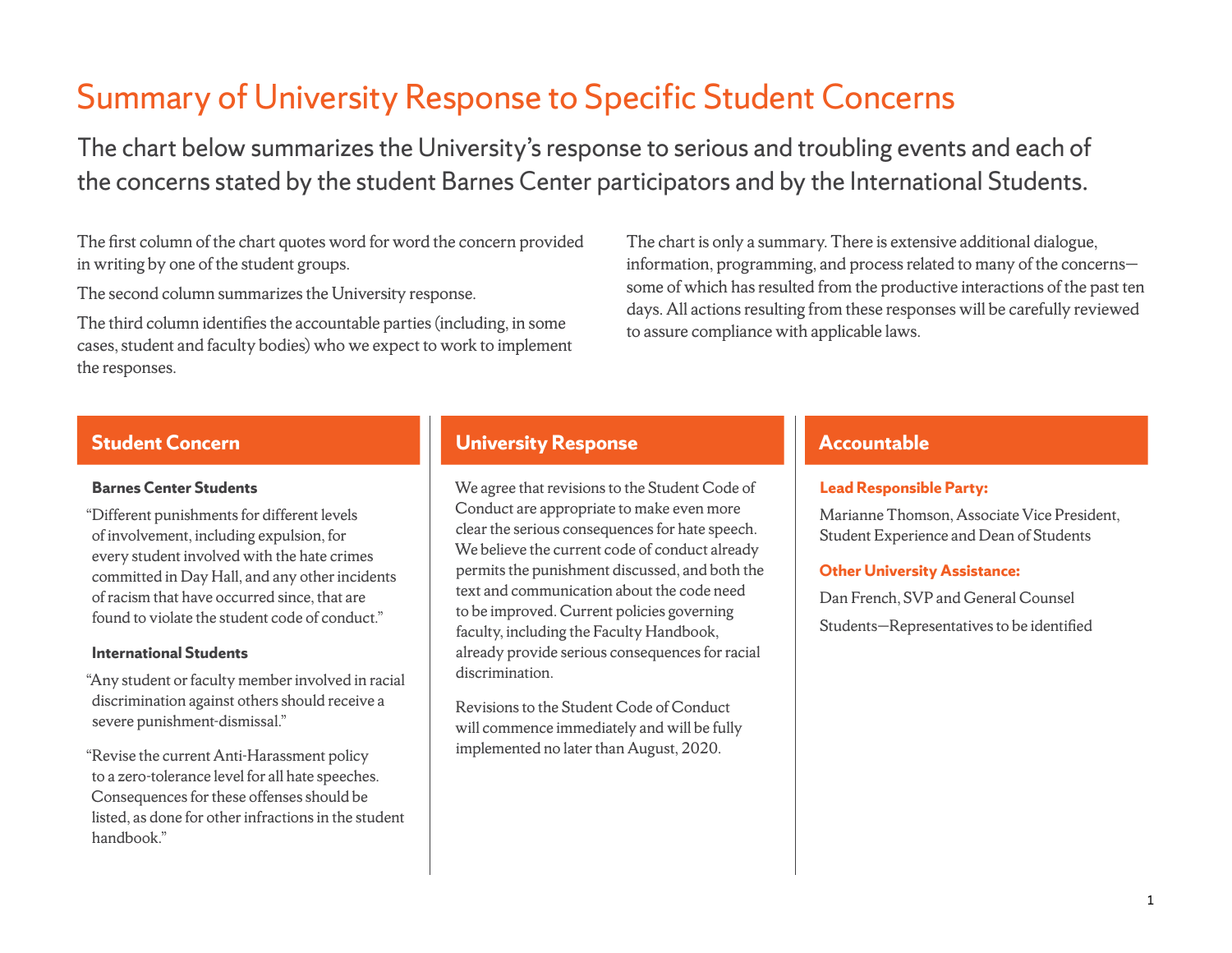"SEM 100 reform led by a diverse group of students and faculty to curate a curriculum that accurately addresses diversity issues in the 21st century and how they are influenced by history."

#### **International Students**

"Add a test focus on anti-racism in the EVERFI module start next semester."

# **Student Concern With Concerned and Conservative University Response and Conservative Response and Accountable**

The Provost agrees to this recommendation for the Fall 2020 SEM100 course. SEM100 was always intended to be a short term initiative, to be replaced in 2021 with a more comprehensive diversity and inclusion curriculum reform. The University acknowledges that the Fall 2020 SEM100 course needs to fix the deficiencies of the Fall 2019 SEM100 course. We will work to achieve that for 2020, investing more resources in pursuit of better learning outcomes. The Provost will include a diverse group of students and faculty in leading this work.

 With regard to the more comprehensive diversity and inclusion reform, the existing senate ad hoc committees will increase their work with students and faculty to develop a robust and comprehensive set of creditbearing, required courses to meet these learning objectives. The Provost calls upon schools and colleges and the University Senate-the bodies that control curriculum changes—to work constructively and proactively on this and quickly pass these reforms when they are fully developed.

#### **Lead Responsible Party:**

Michele Wheatly, Provost

### **Other University Assistance:**

Chris Johnson, Associate Provost for Academic Affairs Amanda Nicholson, Dean of Student Success **University Senate** Faculty—Representatives to be identified Students—Representatives to be identified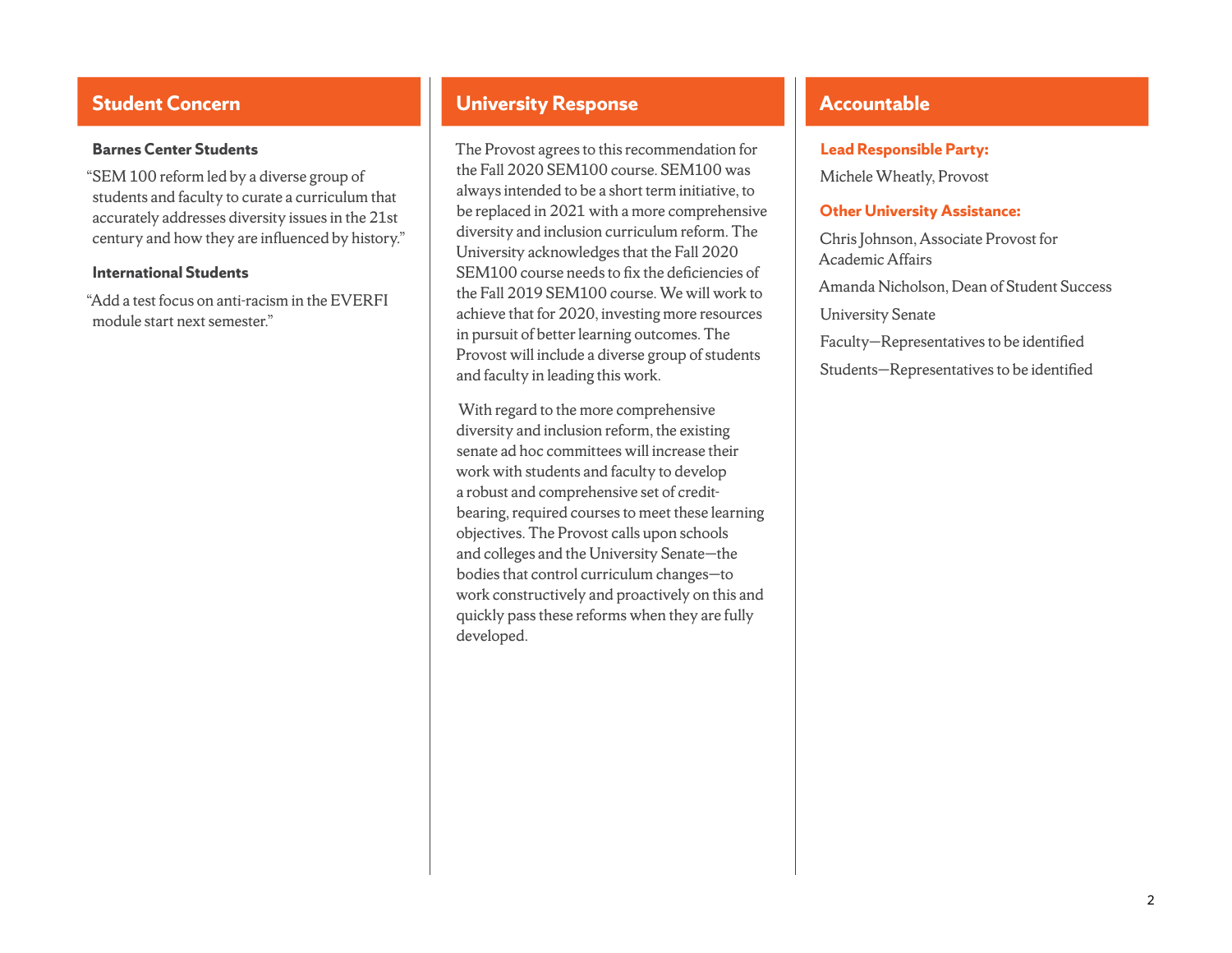**International Students** 

**Barnes Center Students**

their participation in the sit in."

for Minority"

"School dining hall should provide more food

"The university agrees that there will be no consequences or sanctions arising for students who are participating in the sit in as a result of

"Institute a clause in new faculty and staff contracts that requires mandatory diversity trainings, as well as new diversity hires. Current faculty and staff who are not tenured should have to attend new diversity trainings."

# **Student Concern With Concerned and Conservative University Response and Accountable**

these vital concerns.

We agree that the terms and conditions of employment for all new faculty and staff will require diversity and inclusion training.

All faculty and staff also will complete an annual training in discrimination and unconscious bias as part of required training under state law.

# **Lead Responsible Party:**

LaVonda Reed, Associate Provost for Faculty Affairs

### **Other University Assistance:**

| as part of required training under state law.<br>In addition to mandatory training, we will<br>continue to enhance programs open to faculty<br>and staff to promote diversity and inclusion.                                                                                                            | John Liu, Interim Provost<br>Steve Bennett, SVP Academic Operations<br>Keith Alford, Chief Diversity and<br><b>Inclusion Officer</b><br>Andrew Gordon, SVP and Chief Human<br><b>Resources Officer</b><br>Deans, Directors and Department Chairs<br>Faculty-Representatives to be identified<br>Staff-Representatives to be identified |
|---------------------------------------------------------------------------------------------------------------------------------------------------------------------------------------------------------------------------------------------------------------------------------------------------------|----------------------------------------------------------------------------------------------------------------------------------------------------------------------------------------------------------------------------------------------------------------------------------------------------------------------------------------|
| We will facilitate the appropriate student<br>representatives to meet with Food Services<br>promptly.                                                                                                                                                                                                   | <b>Lead Responsible Party:</b><br>Jennifer Uryniak, Interim Director,<br><b>Auxiliary Services</b><br><b>Other University Assistance:</b><br>Students-Representatives to be identified                                                                                                                                                 |
| The University agrees. As Chancellor Syverud<br>has indicated in interactions with the students,<br>there will be no student disciplinary action in<br>the current circumstances for Barnes Center<br>student participators who have participated in<br>nonviolent protest and constructive dialogue on | <b>Lead Responsible Party:</b><br>Marianne Thomson, Associate Vice President,<br>Student Experience and Dean of Students                                                                                                                                                                                                               |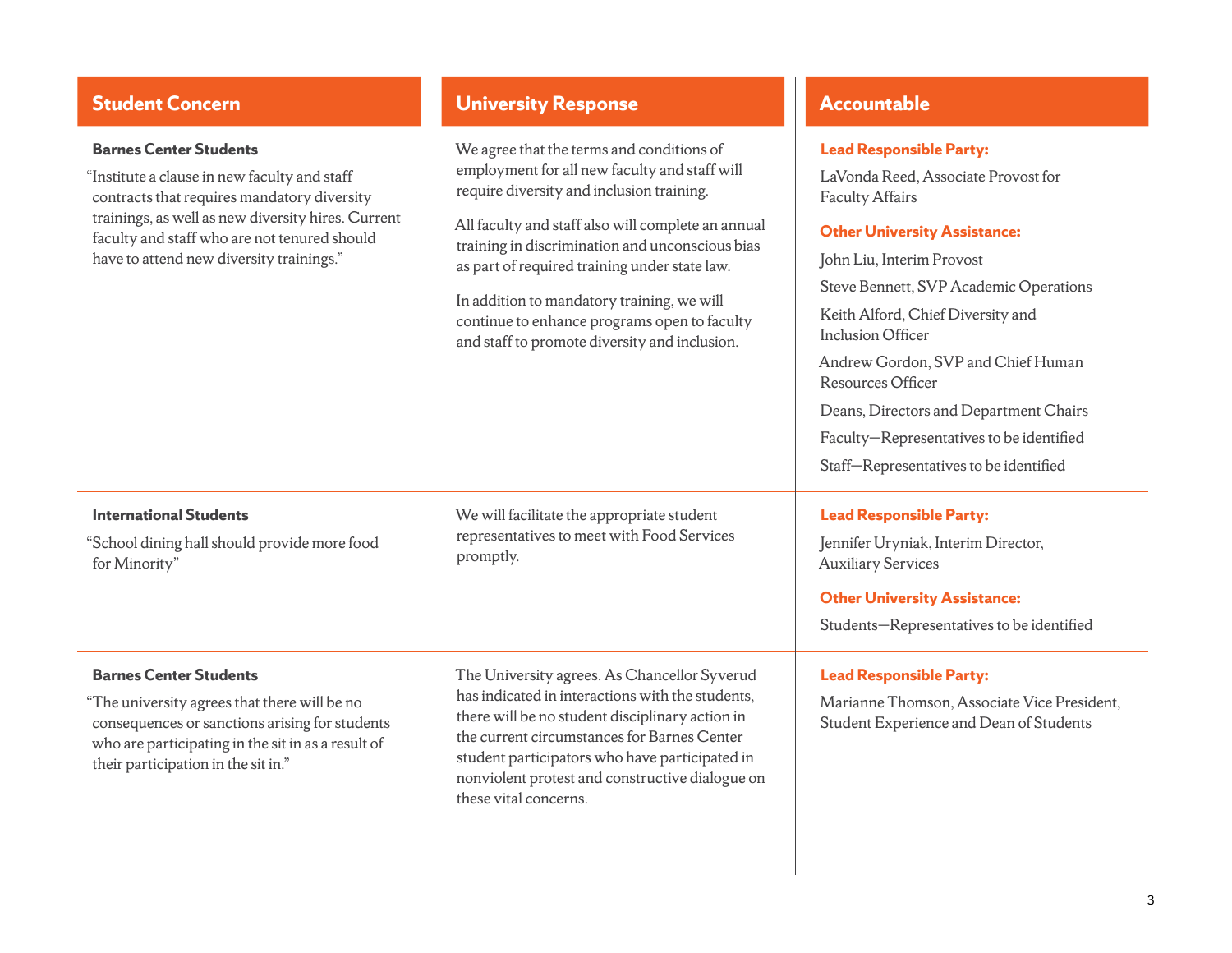| <b>Student Concern</b>                                                                                                                                                                                                                                                                                      | <b>University Response</b>                                                                                                                                                                                                                                                      | <b>Accountable</b>                                                                                                                                                                                                                                                                                                    |
|-------------------------------------------------------------------------------------------------------------------------------------------------------------------------------------------------------------------------------------------------------------------------------------------------------------|---------------------------------------------------------------------------------------------------------------------------------------------------------------------------------------------------------------------------------------------------------------------------------|-----------------------------------------------------------------------------------------------------------------------------------------------------------------------------------------------------------------------------------------------------------------------------------------------------------------------|
| <b>Barnes Center Students</b><br>"We would like to engage with the administration<br>to strengthen or clarify the current anti-<br>harassment policy regarding the use of abusive,<br>threatening, or harassing hate speech to deliver<br>the message that targeted use of hate speech is<br>unacceptable." | We agree. While the current anti-harassment<br>policy addresses hate speech, we will engage<br>promptly with students on how to clarify<br>the policy.                                                                                                                          | <b>Lead Responsible Party:</b><br>Marianne Thomson, Associate Vice President,<br>Student Experience and Dean of Students<br><b>Other University Assistance:</b><br>Daniel French, SVP and General Counsel<br>Andrew Gordon, SVP and Chief Human<br>Resources Officer<br>Students-Representatives to be identified     |
| <b>International Students</b><br>"Add more security facilities, such as adding a<br>camera to public places such as the first floor of<br>the dormitory."                                                                                                                                                   | We agree. We commit to immediately working<br>with security experts to effectively deploy<br>additional cameras and other measures to afford<br>additional security.                                                                                                            | <b>Lead Responsible Party:</b><br>Tony Callisto, SVP Campus Safety and Chief<br>Law Enforcement Officer<br><b>Other University Assistance:</b><br>Amir Rahnamay-Azar, SVP and<br>Chief Financial Officer<br>Terra Peckskamp, Senior Director of<br><b>Student Living</b><br>Students-Representatives to be identified |
| <b>International Students</b><br>"Recruit more minorities RA. Reduction of<br>ethnic minority students in dormitories receive<br>the sound but did not dare discrimination."                                                                                                                                | We will take additional steps to recruit and train<br>more international and multilingual Resident<br>Advisors. 55% of current RAs identify as<br>students of color.<br>We request clarification of the second sentence<br>of this concern, as it is unclear what is requested. | <b>Lead Responsible Party:</b><br>Marianne Thomson, Associate Vice President,<br>Student Experience and Dean of Students<br><b>Other University Assistance:</b><br>Terra Peckskamp, Senior Director of<br><b>Student Living</b>                                                                                       |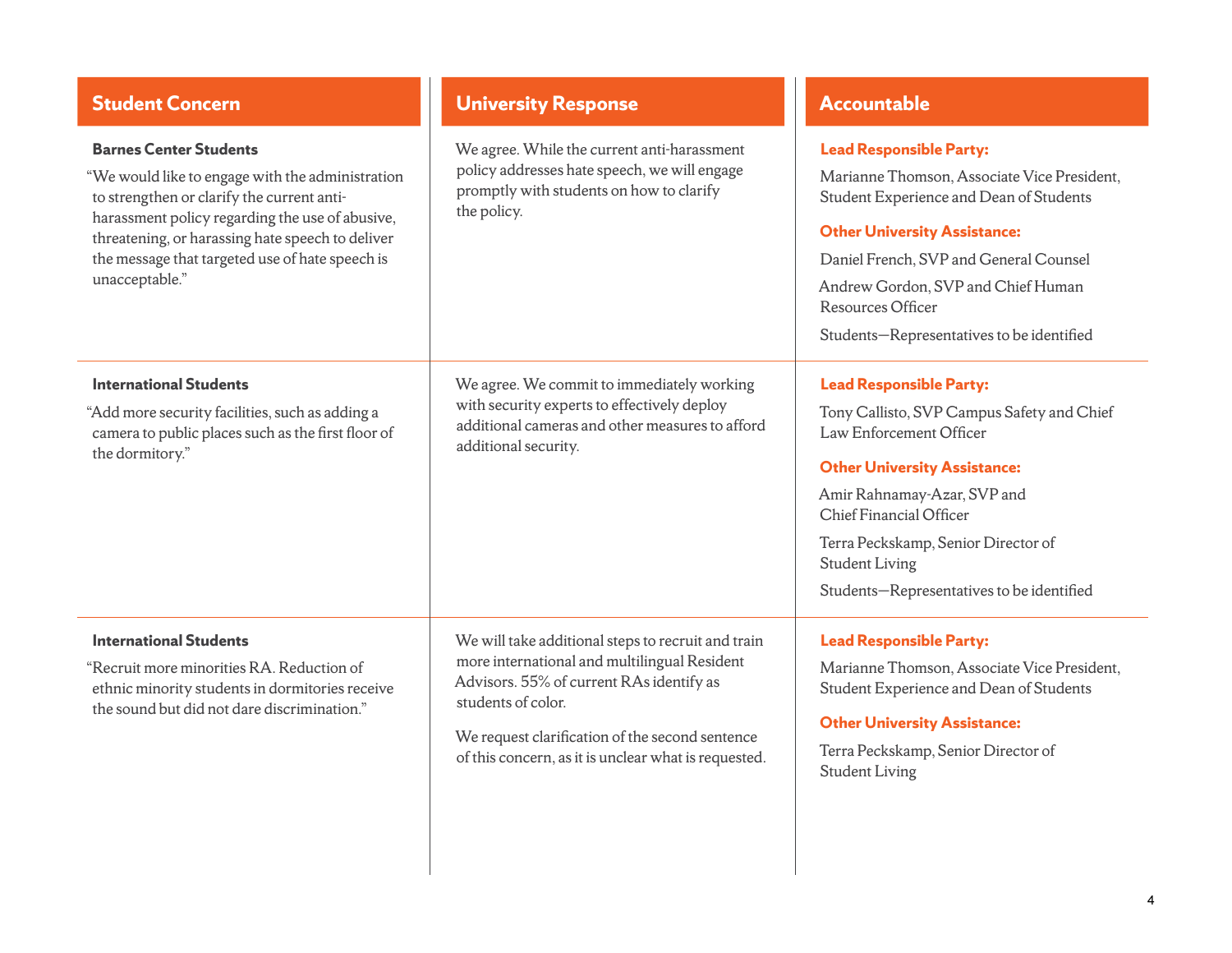"A housing portal (such as My College Roomie or Roomsync) should be implemented as an option in the roommate selection process to allow future residents to choose a roommate based on mutual interests and identities, as well as the expansion and promotion of multicultural learning communities (LCs) to more residence halls on campus, including upper division and mixed-population communities."

# **Student Concern With Concerned and Conservative University Response and Conservative Response and Accountable**

The University commits to working with students on this issue and on the future development of multicultural learning communities. There are legal aspects of roommate selection by identity that will constrain any solutions; selection of a roommate based on mutual interests can be enhanced in our process.

#### **International Students**

"Set up Minority scholarship to allow scholarships for international students with outstanding academic performance, social practice, or other excellent abilities."

We agree to enhance financial aid for outstanding international students. The Chancellor will work to include financial aid for all students, including international students, as a priority in the University's  $$1.5$  billion Forever Orange campaign.

### **Lead Responsible Party:**

Marianne Thomson, Associate Vice President, Student Experience and Dean of Students

#### **Other University Assistance:**

Terra Peckskamp, Senior Director of Student Living Dan Cutler, Director of Learning Communities Daniel French, SVP and General Counsel Students—Representatives to be identified Housing, Meal Plan and ID Card Services

### **Lead Responsible Party:**

Dolan Evanovich, SVP of Enrollment and the Student Experience

#### **Other University Assistance:**

Dan French, SVP and General Counsel

Ryan Williams, Vice President, Enrollment Services

Juan Tavares, Director, Center for International Services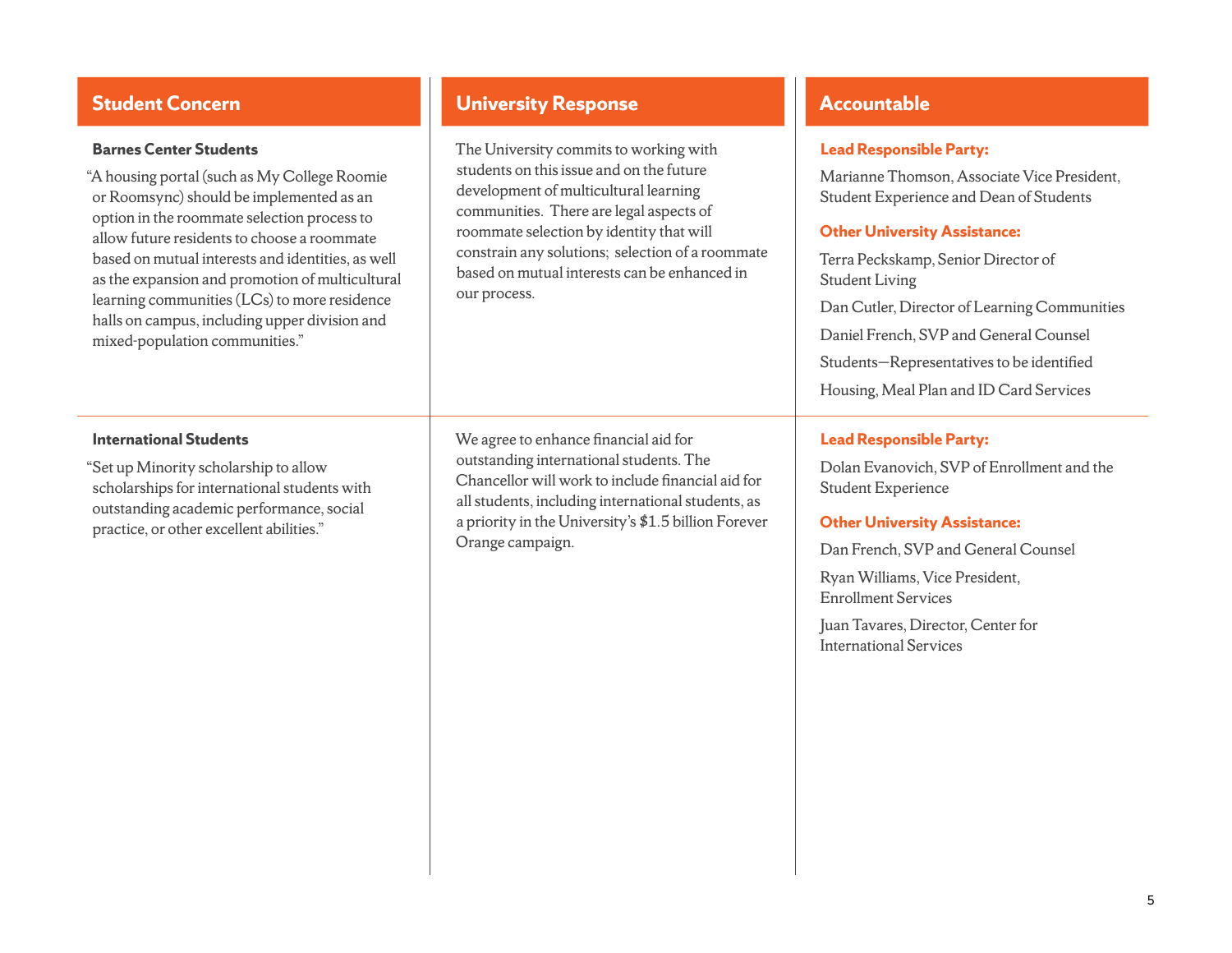"Create an open forum for students to share their student experience and express the expectations of their university to the Board of Trustees of Syracuse University. This forum should be held twice a year, along with monthly updates written by students for Trustees."

#### **Barnes Center Students**

"In order for the Office of Student Living to properly implement housing changes, OSL should be allocated more funding for RA training, programming and other multicultural events."

# **Student Concern With Concerned and Conservative University Response and Conservative Response and Accountable**

The Board of Trustees is and has been committed to the core values of diversity and inclusion at Syracuse University. The Board, led by Chair Kathy Walters, does engage in periodic updates on the University's diversity and inclusion efforts. As the University implements these responses, the Board will focus on progress in this area. In addition, the Board of Trustees—through its Student Affairs Committee and through student representatives to the Board—regularly engages with student leaders, including from the Undergraduate Student Association and the Graduate Student Organization.

We encourage students to participate with these shared governance bodies, including through their regular reports and interactions with the board. We will facilitate education and involvement of students with the SA and GSO board representatives.

We agree that, as our housing changes including in response to the housing study due to be completed in May, 2020—there will need to be greater resources allocated to these areas. We will work with appropriate student representatives, including the Residence Halls Association and others, to identify and allocate these resources starting in spring 2020.

#### **Lead Responsible Party:**

Dolan Evanovich, SVP of Enrollment and the Student Experience

Lisa Dolak, SVP and University Secretary

#### **Other University Assistance:**

Student Association

Graduate Student Organization

Student Representatives to the Board of Trustees

Students—Representatives to be identified

### **Lead Responsible Party:**

Marianne Thomson, Associate Vice President, Student Experience and Dean of Students

#### **Other University Assistance:**

Terra Peckskamp, Senior Director of Student Living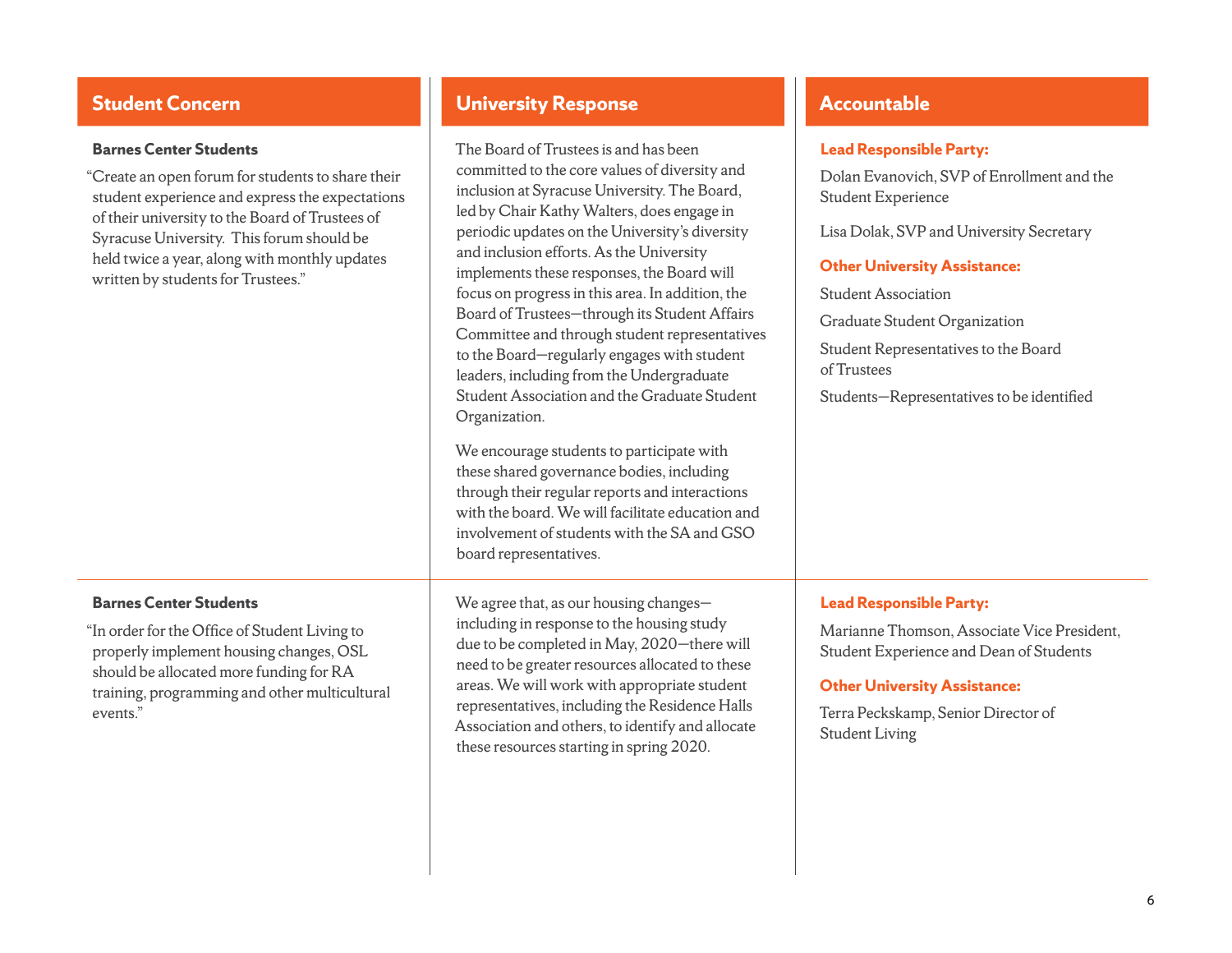"Agree to hire more counselors that better represent all marginalized identities on campus and more counselors with language fluency before the Fall 2020 semester begins, allow students to select their own counselor and enhance any current diversity & inclusion training, mandatory for both new and current counselors."

### **International Students**

"Hire more counselors to represent all marginalized identities on campus."

"Prioritize the mental health of marginalized communities on campus (consistently and particularly during racially-charged incidents) and expand the presence of counselors of color at the Barnes Center at the Arch, as well as diversifying the faculty and staff within each college."

### **Barnes Center Students**

"Agree to the development of a building for multicultural offices, including scholarship offices, organizations, and programs, moving the existing offices for students of color to this new location. This building should exist as a headquarters for these programs and offices; however, we would like to see these offices and programs represented across campus."

# **Student Concern With Concerned and Conservative University Response and Conservative Response and Accountable**

The University has now opened four additional counselor positions (and has hired four counselors in the past year who self-identify as people of color). Three of our existing counselors speak multiple languages.

For the open positions, the University agrees to be attentive to experience and training in mental health issues of marginalized communities. They will be hired before the fall 2020 semester begins.

New and current counselors will attend, as is currently the practice, at least five on-campus events and trainings on diversity and inclusion each year. The University will carefully work to identify appropriate enhancements to diversity and inclusion training for counselors.

The University's faculty hiring plan will continue to include emphasis on enhancing diversity.

The University agrees to address these concerns, and indeed University leaders have been working on this for the past several months. As new and renovated buildings open in 2020, new and vacated spaces will become available to provide both central hubs and distributed programs across campus. Working with student representatives, the Chief Diversity and Inclusion Officer, Vice President and Chief Campus Facilities Officer, the Diversity and Inclusion Council and the Campus Facilities Advisory Board, the University will appropriately meet these concerns.

### **Lead Responsible Party:**

Rob Hradsky, Vice President for the Student Experience

### **Other University Assistance:**

Cory Wallack, Interim Executive Director of Health and Wellness

Interim Provost John Liu

LaVonda Reed, Associate Provost for Faculty Affairs (faculty hiring)

Deans and Department Chairs (faculty hiring)

### **Lead Responsible Party:**

Keith Alford, Chief Diversity and Inclusion Officer

### **Other University Assistance:**

Pete Sala, Vice President and Chief Campus Facilities Officer

Diversity and Inclusion Council

Campus Facilities Advisory Board

Students—Representatives to be identified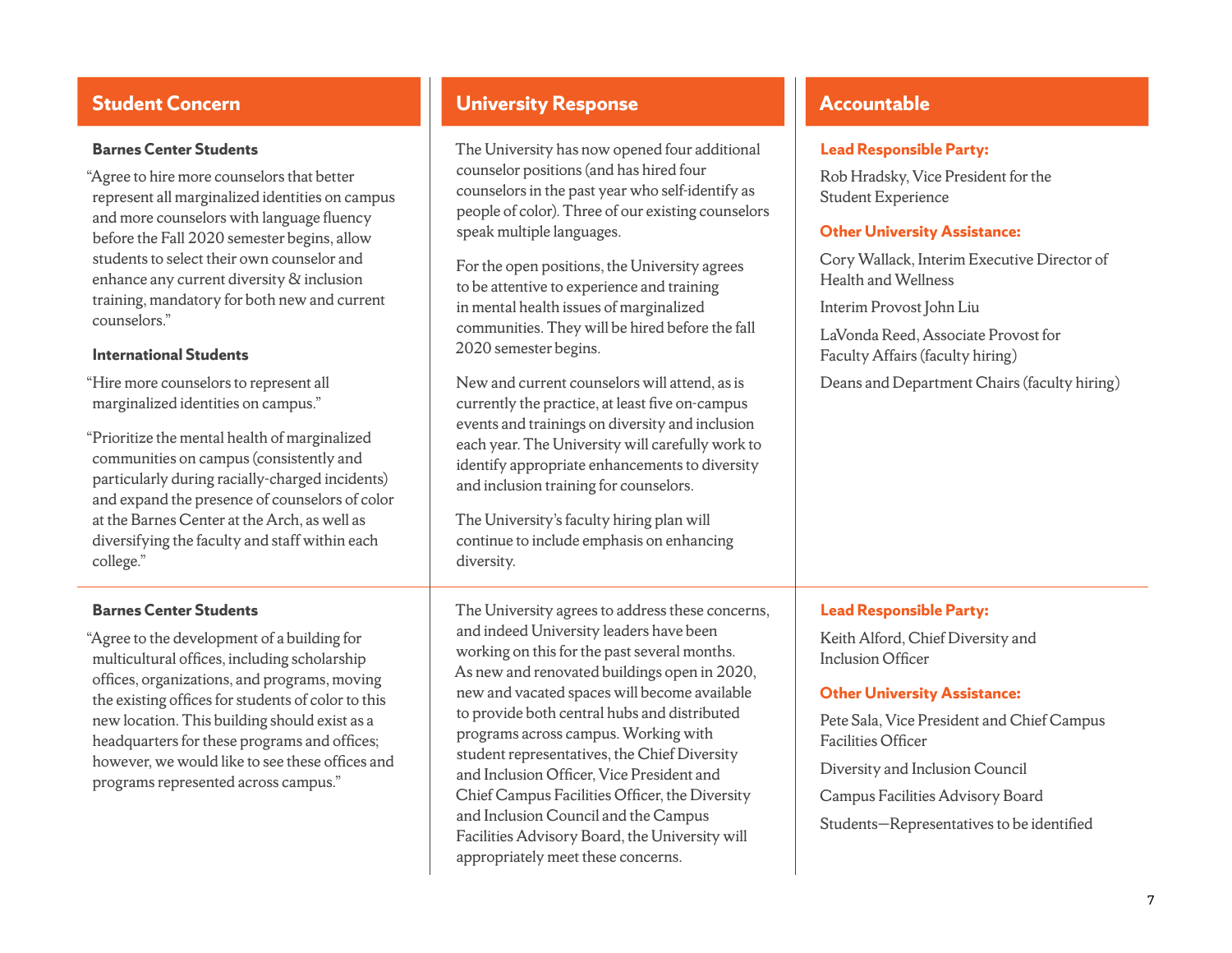| <b>Student Concern</b>                                                                                                                                                                                                     | <b>University Response</b>                                                                                                                                                                                                                                                                                                                                                                                                                    | <b>Accountable</b>                                                                                                                                                                                                                                                                                                                                                                  |
|----------------------------------------------------------------------------------------------------------------------------------------------------------------------------------------------------------------------------|-----------------------------------------------------------------------------------------------------------------------------------------------------------------------------------------------------------------------------------------------------------------------------------------------------------------------------------------------------------------------------------------------------------------------------------------------|-------------------------------------------------------------------------------------------------------------------------------------------------------------------------------------------------------------------------------------------------------------------------------------------------------------------------------------------------------------------------------------|
| <b>Barnes Center Students</b><br>"Agree to allocate necessary funds to support<br>current students of color in alleviating financial<br>burdens."                                                                          | The University agrees with this goal. The<br>University agrees that this is a priority in<br>budgeting and fundraising.                                                                                                                                                                                                                                                                                                                       | <b>Lead Responsible Party:</b><br>Dolan Evanovich, SVP for Enrollment and the<br><b>Student Experience</b><br><b>Other University Assistance:</b><br>Daniel French, SVP and General Counsel<br>Ryan Williams, VP, Enrollment Services                                                                                                                                               |
| <b>Barnes Center Students</b><br>"Individual Diversity be added to the factors<br>considered when admitting students to colleges<br>through the intra-university transfer process."                                        | Intra-university transfer policies vary by school<br>and college. The University commits to working<br>with the Deans to address this concern. The<br>Provost will report on changes to the intra-<br>university transfer process by the end of<br>spring semester.                                                                                                                                                                           | <b>Lead Responsible Party:</b><br>John Liu, Interim Provost<br><b>Other University Assistance:</b><br>Steve Bennett, SVP Academic Operations<br>Chris Johnson, Associate Provost for<br>Academic Affairs<br>Amanda Nicholson, Dean of Student Success<br>School and College Deans                                                                                                   |
| <b>Barnes Center Students</b><br>"Agree to the allocation of a minimum of<br>\$1 million for the creation of a unified,<br>required curriculum that educates the campus<br>on diversity issues, specifically anti-racism." | The University agrees that the curricular change<br>envisioned in the response to these concerns,<br>including in connection with the changes to<br>SEM 100 in fall 2020 and the new course in fall<br>2021, will require substantial resources.<br>We believe those resources will be no less than<br>\$1 million. The University commits to allocating<br>at least \$1 million and whatever additional<br>appropriate resources are needed. | <b>Lead Responsible Party:</b><br>Steve Bennett, SVP Academic Operations<br><b>Other University Assistance:</b><br>John Liu, Interim Provost<br>Chris Johnson, Associate Provost for<br>Academic Affairs<br>Amanda Nicholson, Dean of Student Success<br>Students-Representatives to be identified<br>Deans<br>Faculty-Representatives to be identified<br><b>University Senate</b> |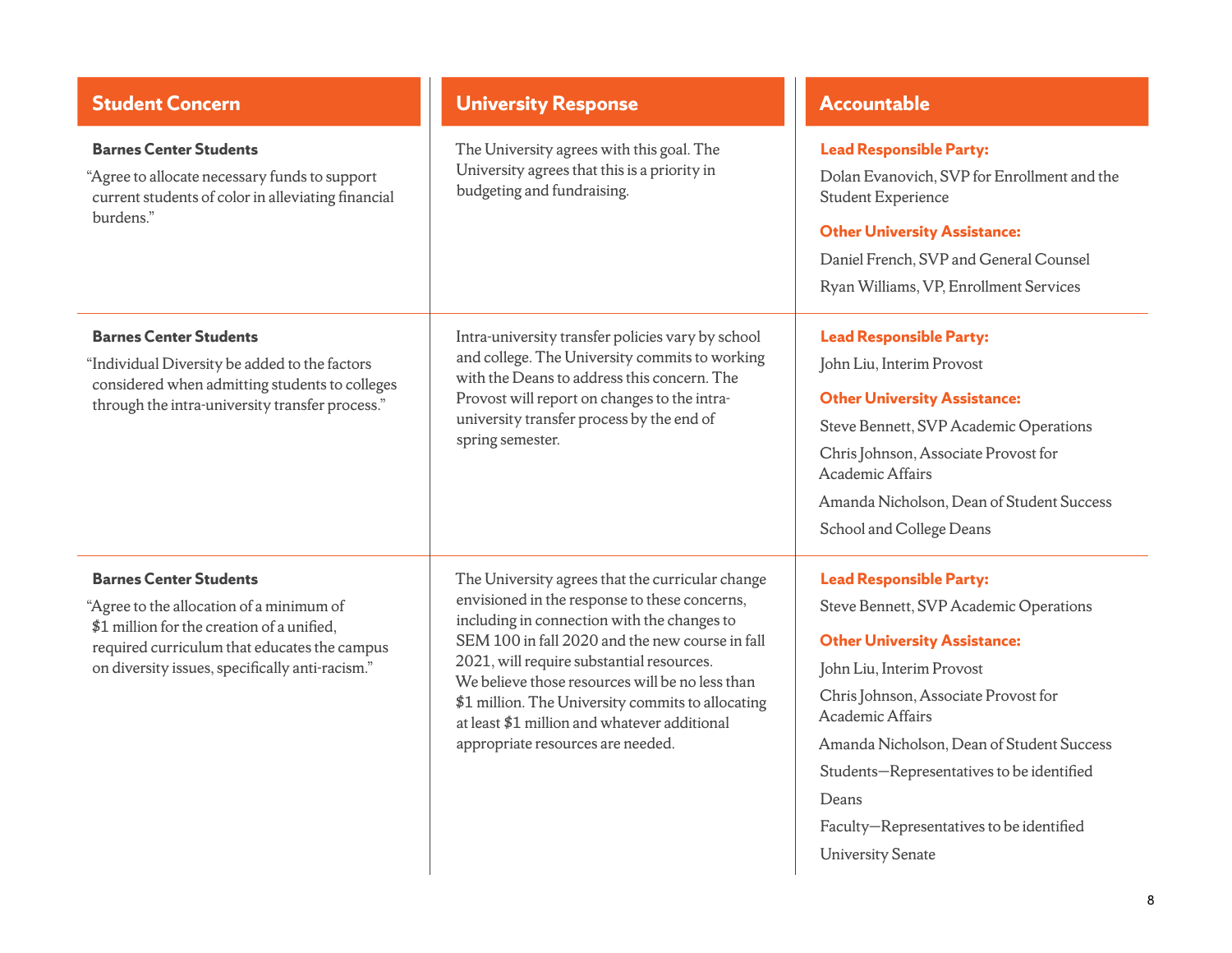"Monthly updates about every long-term demand be sent via email, publicized through Syracuse University media outlets, and the development of a website where demand updates can be tracked by the public."

#### **Barnes Center Students**

"Make the diversity training status of tenured professors readily available through this public website."

# **Student Concern With Concerned and Conservative University Response and Conservative Response and Accountable**

```
The University will post monthly updates for
this year, including in SU News and SU Today. 
Beginning in January 2020, a page will be added 
to the diversity.syr.edu site to track progress 
on all goals. Going forward the University will
assess improvements to all communications 
so that all in our community receive timely 
information about all efforts to support our 
values of diversity and inclusion.
```
We agree that the terms and conditions of employment for all new faculty and staff will require diversity and inclusion training.

All faculty and staff also will complete an annual training in discrimination and unconscious bias as part of required training under state law.

In addition to mandatory training, we will continue to enhance programs open to faculty and staff to promote diversity and inclusion.

The University will commit to making public aggregate data by school and college each academic year. The University will not violate privacy law by identifying faculty by name, but rather will use accountability measures to enforce compliance. The Provost will hold deans accountable for the performance of their faculty.

#### **Lead Responsible Party:**

Dara Royer, SVP, Chief Marketing and Communications Officer

### **Lead Responsible Party:**

Lavonda Reed, Associate Provost for Faculty Affairs

#### **Other University Assistance:**

John Liu, Interim Provost

Steve Bennett, SVP Academic Operations

Andrew Gordon, SVP and Chief Human Resources Officer

Deans

Faculty—Representatives to be identified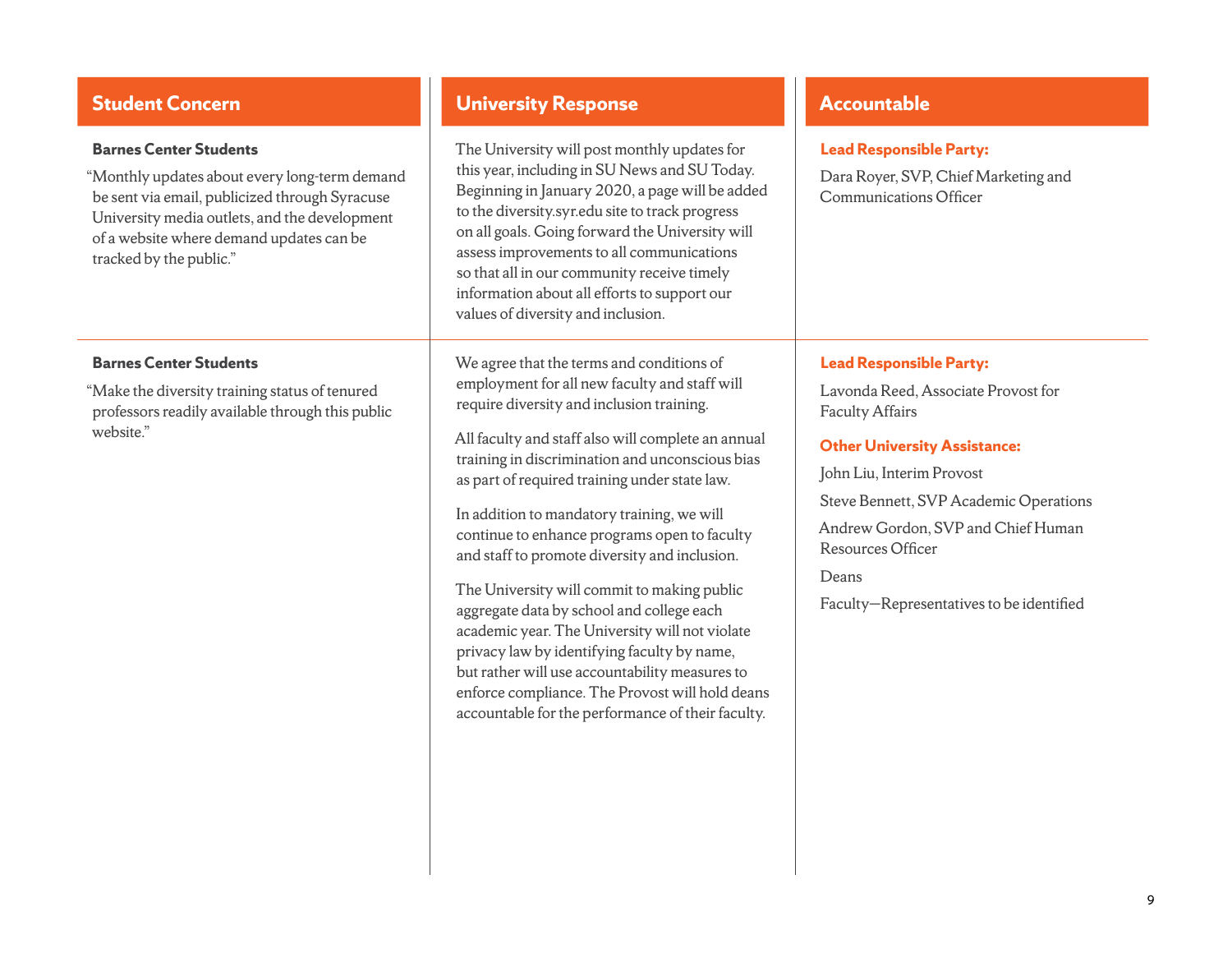| <b>Student Concern</b>                                                                                                                                                                                               | <b>University Response</b>                                                                                                                                                                                                                                                                                                                                                                                                                 | <b>Accountable</b>                                                                                                                                                                                                                                                                                                                                     |
|----------------------------------------------------------------------------------------------------------------------------------------------------------------------------------------------------------------------|--------------------------------------------------------------------------------------------------------------------------------------------------------------------------------------------------------------------------------------------------------------------------------------------------------------------------------------------------------------------------------------------------------------------------------------------|--------------------------------------------------------------------------------------------------------------------------------------------------------------------------------------------------------------------------------------------------------------------------------------------------------------------------------------------------------|
| <b>Barnes Center Students</b><br>"Syracuse takes initiative to equalize treatment of<br>multicultural Greek Life and acknowledge the<br>unique challenges multicultural Greek life faces."                           | The University agrees with this objective. We<br>will consult with the Multicultural Greek<br>Council on progress on steps to implement this<br>objective.                                                                                                                                                                                                                                                                                 | <b>Lead Responsible Party:</b><br>Rob Hradsky, Vice President for the<br>Student Experience<br><b>Other University Assistance:</b><br>Pete Sala, Vice President and Chief<br><b>Facilities Officer</b><br>Pam Peter, Assistant Dean, Fraternity and<br>Sorority Affairs<br>Multicultural Greek Council                                                 |
| <b>Barnes Center Students</b><br>"The university agrees that when racially-<br>motivated incidents which impacts the larger<br>campus community occur, Administration will<br>respond within a maximum of 48 hours." | The University is committed to overhauling our<br>historic reporting process. Pursuant to protocol<br>to be further developed in consultation with<br>all stakeholders, and unless disclosure to the<br>community would impede an investigation, the<br>Department of Public Safety and the Syracuse<br>University administration will inform the<br>community of concerning racially-motivated<br>incidents within a maximum of 48 hours. | <b>Lead Responsible Party:</b><br>Tony Callisto, SVP Campus Safety and Chief<br>Law Enforcement Officer<br><b>Other University Assistance:</b><br>Daniel French, SVP General Counsel                                                                                                                                                                   |
| <b>International Students</b><br>"Provide an online reporting system with<br>the ability to upload photos and documents<br>anonymously."                                                                             | The University agrees and now provides this.<br>An anonymous online system for such reporting,<br>including the photo load feature, exists on<br>the DPS website as "Silent Witness" through<br>EthcisPoint. See https://dps.syr.edu/law-<br>enforcement/report-a-crime/<br>The STOP Bias reporting tool is also available at<br>stopbias.syr.edu.                                                                                         | <b>Lead Responsible Party:</b><br>Tony Callisto, SVP Campus Safety and Chief<br>Law Enforcement Officer<br><b>Other University Assistance:</b><br>Daniel French, SVP General Counsel<br>Department of Public Safety<br>Faculty-Representatives to be identified<br>Students-Representatives to be identified<br>Staff-Representatives to be identified |